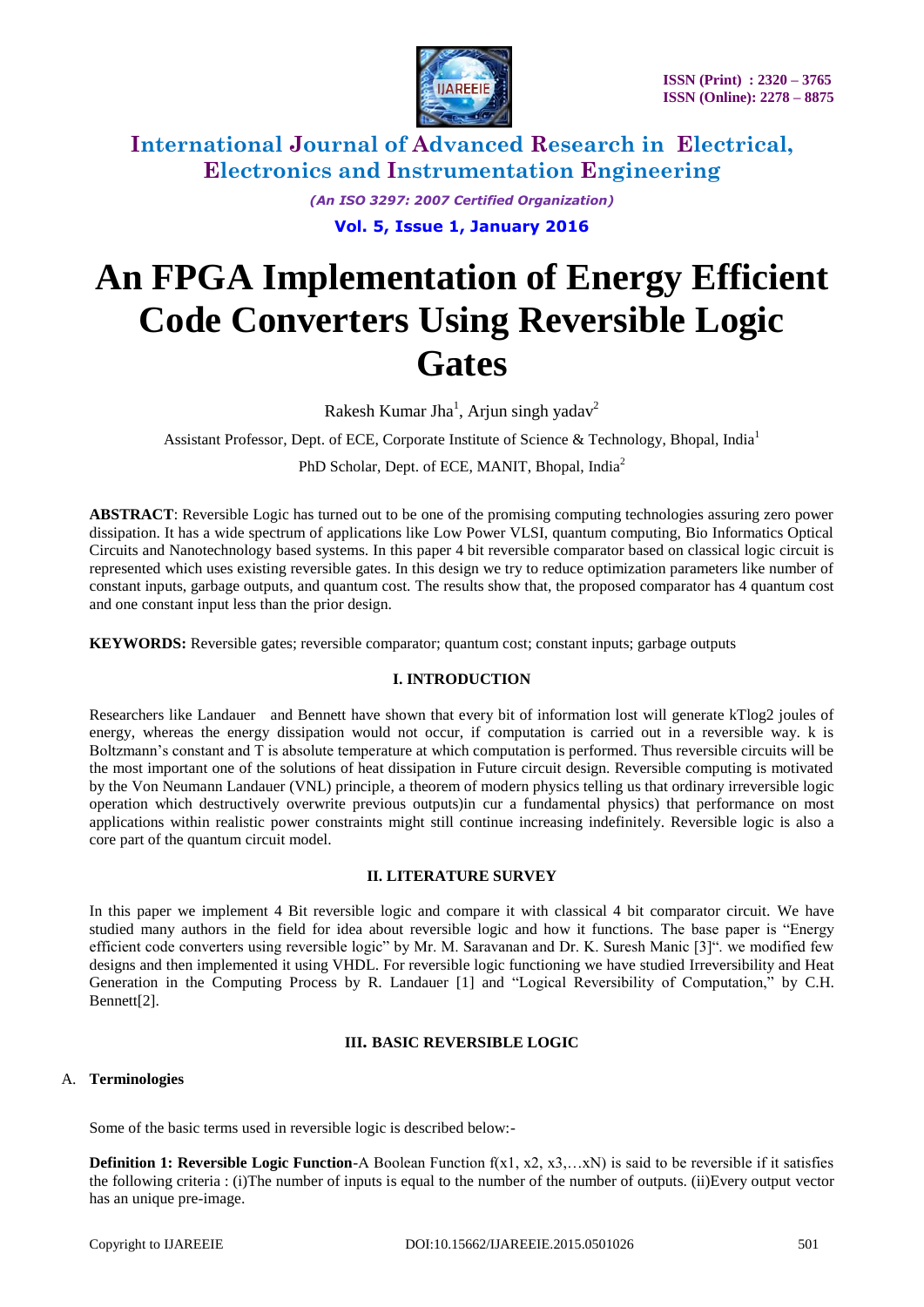

*(An ISO 3297: 2007 Certified Organization)*

## **Vol. 5, Issue 1, January 2016**

**Definition 2: Reversible Logic Gate** *-A* reversible logic gate is an N- input N-output logic device that provides one to one mapping between the input and the output. It not only helps us to determine the outputs from the inputs but also helps us to uniquely recover the inputs from the outputs.

**Definition 3: Garbage Outputs (GO)** *-* Additional outputs can be added so as to make the number of inputs and outputs equal whenever necessary. The numbers of outputs which are not used in the synthesis of a given function are called garbage outputs. In certain cases these become mandatory to achieve reversibility.

**Definition 4: Quantum Cost (QC) - This refers to the cost of the circuit in terms of the cost of a primitive gate. It is** computed knowing the number of primitive reversible logic gates (1 \* 1 or 2\*2) required to realize the circuit.

**Definition 5: Gate levels or Logic Depth***-* This refers to the number of levels in the circuit which are required to realize the given logic functions.

**Definition 6: Flexibility -** This refers to the universality of a reversible logic gate in realizing more functions.

**Definition 7: Gate count (GC)** *-* The number of reversible gates used to realize the function*.*

**Definition 8: Constant Inputs (CI)** *-* These refer to the

number of inputs that are to be maintained constant (either at 0or 1) in order to synthesize a given logic function.

**Definition 9: Total LogicalCost** *-* This is measured by

counting the number of AND operations, number of EX-ORoperations and number of NOT operations.

LetA  $=$  No. of EX-OR operations  $B = No$ . of AND operations  $C = No$ . of NOT operations Then the total logical cost T is given as sum of number ofAND, EX-OR and NOT operations.  $T=N(A).A+N(B).B+N(C).C$ Where  $N$  ( $*$ ) denotes "number of" gates.

#### **Definition 10: Total reversible logic implementation**

**Cost (TRLIC)** *-* This parameter is defined as the sum of all the cost metrics of a reversible logic circuit viz,. the CI, GC, QC and GO. The TRLIC is a parameter which reflects the overall performance of a reversible logic circuit.

TRLIC= $\sum$  (CI, G C, QC, G O)

#### **B**.**Basic reversible Logic Gates**

The basic reversible logic gates that are widely studied inthe reversible logic are shown below.

1. 1x1 NOT GATE :  $1 \times 1$  NOT gate, which has the zero quantum cost, is demonstrated in Fig. 1.



Figure1 .1x1 NOT Gate

#### 2. N-bit Controlled-Not Gate

Its quantum cost is N-1.In this gate,  $Q = A'$ , when all of the control inputs are 1. Else, if only one of the control inputs is zero,  $Q = A$ .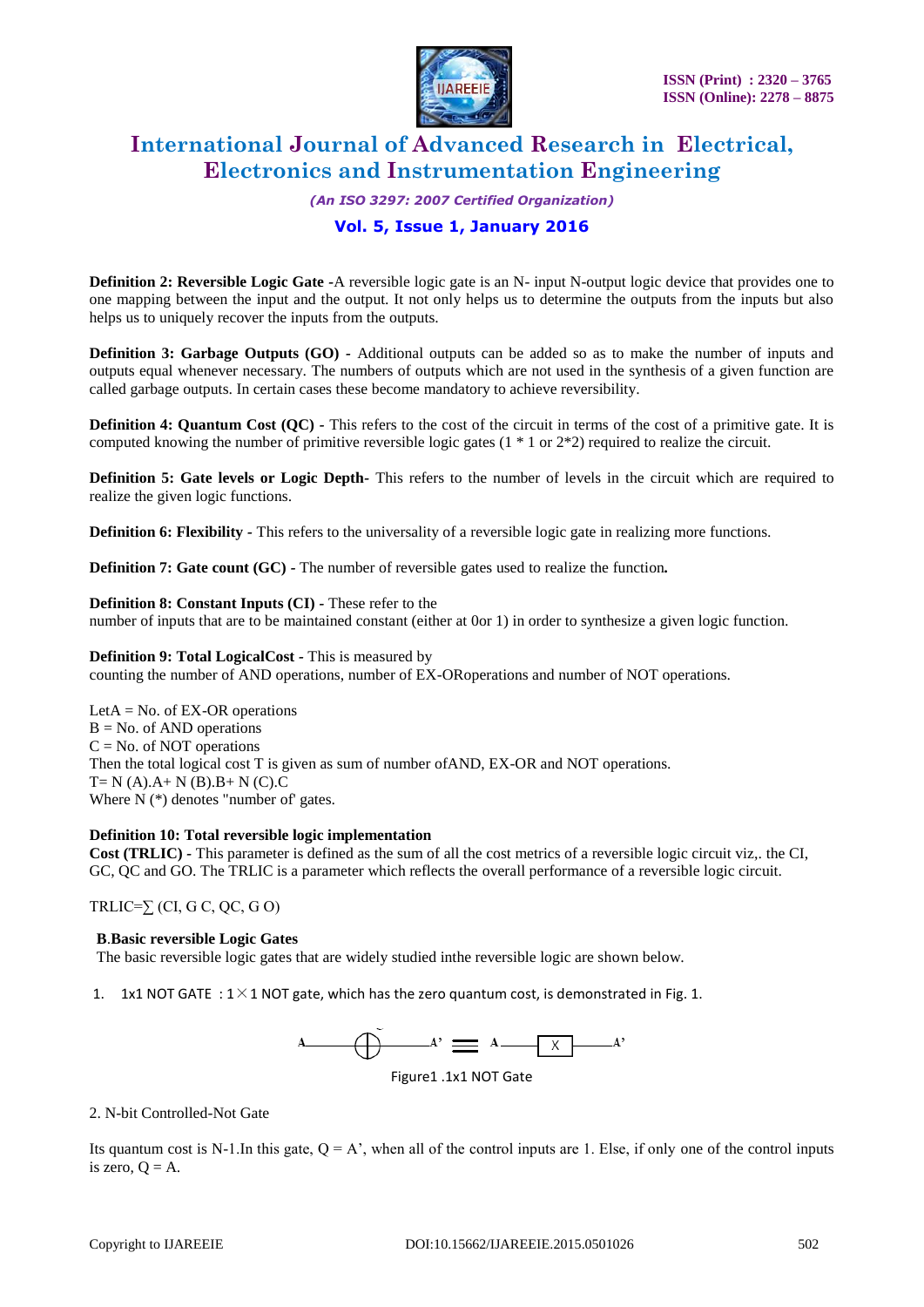

*(An ISO 3297: 2007 Certified Organization)*

## **Vol. 5, Issue 1, January 2016**



Figure2. N-bit controlled NOT gate

3. Feynman Gate:

It is a 2x2 gate with quantum cost of one. It is also

Called Controlled NOT (CNOT) gate depicting its operation;i.e., it can be used to obtain the output in its true form orcomplemented form by controlling the first input.



Figure 3.Feynman Gate

4. Peres Gate

It is a 3x3 gate that has input output combination

as  $(A - \rightarrow P = A, B - \rightarrow Q = A$  xor B,  $C - \rightarrow R = AB$  xor C. It is the only 3x3 gate with least quantum cost of 4. It can be used to obtain the product of two input bits.



Figure 4.Peres Gate

5. Fredkin Gate:

It is also a  $3x3$  gate [4] which maps inputs  $(A, B, C)$ 

to output (A, A'B+AC, A'C+AB). It has a quantum cost of five and is a parity preserving gate as well as a universal gate.



Figure 5, Fredkin Gate: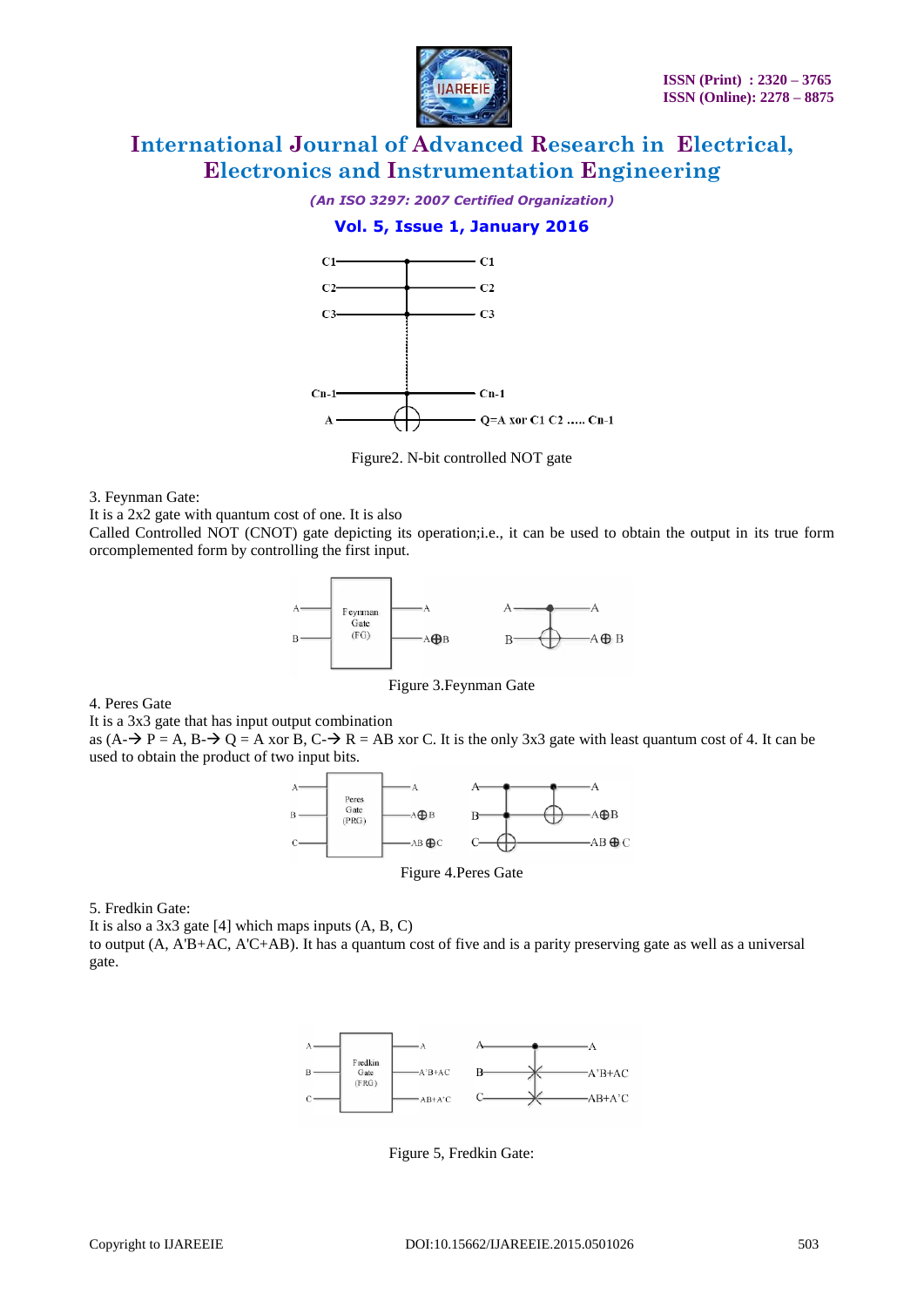

*(An ISO 3297: 2007 Certified Organization)*

# **Vol. 5, Issue 1, January 2016**

6. Toffoli Gate:

It is a 3x3 gate [4] with input output mapping given by  $(A - \rightarrow P = A, B - \rightarrow Q = B, C - \rightarrow R = AB$  xor C). It has a quantum cost of five and is also a universal gate. Its gate diagram and quantum circuit are as shown in the figure.



Figure 6.Toffoli Gate

**7.** TR gate

Figure 7 shows TR gate. Its input and output mapping is given by  $(A \rightarrow P = A, B \rightarrow Q = B, C \rightarrow R = AB'$  xor C). Its new quantum implementation,. The quantum cost of this gate reduces to 4 by this new quantum implementation. Earlier, the TR gate quantum cost was estimated as 6 .



Figure 7.TR Gate

**8.** BJN gate

The gate is shown in figure 8 and its quantum cost is 5.its input output mapping is given by  $(A-\rightarrow P = A, B \rightarrow O = B,$  $C \rightarrow Re = (A+B)$  xor C).



Figure 8.BJN Gate

**9.** URG gate

The gate is shown in figure 9 and its input output mapping is given by (C xor AB $\rightarrow$ P, B $\rightarrow$ Q, C xor (A+B) $\rightarrow$ R).

A  
\nB  
\n
$$
Q = B
$$
  
\nC  
\nFigure 9.URG Gate

 **10.** HNG gate

The gate is shown in figure 10and its input output mapping is given by  $(A\rightarrow P, B\rightarrow Q, A$  xor B xor C $\rightarrow R$ , (A xor B) C xor AB xor  $D\rightarrow S$ ).

Figure 10, HNG Gate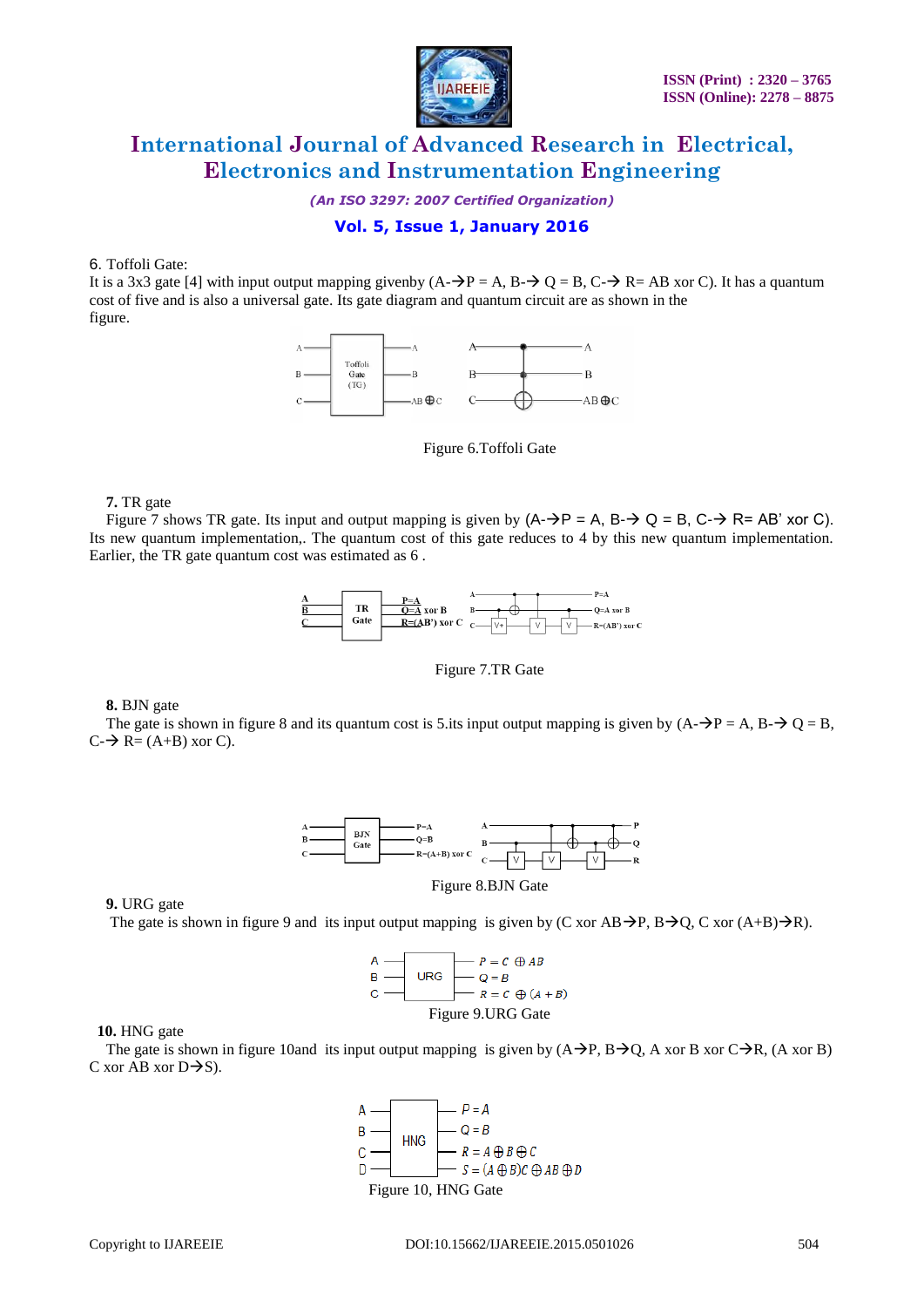

*(An ISO 3297: 2007 Certified Organization)*

## **Vol. 5, Issue 1, January 2016**

#### **IV. PROPOSED REVERSIBLE CODE CONVERTER**

Designing of reversible logic circuit is challenging task, since not enough number of gates are available for design. Reversible processor design needs its building blocks should be reversible in this view the designing of reversible code converters became essential one. A code is basically the pattern of these 0's and 1's used to represent the data. Code converters are a class of combinational digital circuits that are used to convert one type of code in to another.Some of the most prominently used codes in digital systems are Natural Binary Sequence, Binary Coded Decimal, Excess-3 Code, Gray Code, ASCII Code etc.

#### **V. REVERSIBLE BINARY TO GRAY AND GRAY TO BINARY CODE CONVERTER**

Binary to Gray code converters used to reduce switching activity by achieving single bit transition between logical sequences. If Input vector is  $I(D, C, B, A)$  then the output vector  $O(Z, Y, X, W)$ . The circuit is constructed with the help of Feynman Gate (FG) .The figure 11 shows the circuit diagram of reversible Binary to Gray code converter & Gray to Binary code converter.



Figure11. Circuit diagram of Reversible Binary to Gray code converter.

The output of the circuit is gray code of input which is given in table 4.1 below.

| <b>Binary Code</b> |                |                | Gray Code      |                |                         |                  |                |
|--------------------|----------------|----------------|----------------|----------------|-------------------------|------------------|----------------|
| a                  | b              | Ċ              | d              | W              | $\overline{\mathbf{X}}$ | V                | Z              |
| $\boldsymbol{0}$   | 0              | 0              | 0              | 0              | 0                       | 0                | 0              |
| $\boldsymbol{0}$   | 0              | 0              | 1              | 0              | 0                       | 0                | 1              |
| $\boldsymbol{0}$   | 0              | 1              | $\overline{0}$ | $\overline{0}$ | $\overline{0}$          | 1                | 1              |
| $\boldsymbol{0}$   | 0              | 1              | 1              | 0              | $\overline{0}$          | 1                | $\overline{0}$ |
| $\boldsymbol{0}$   | 1              | 0              | 0              | 0              | 1                       | 1                | $\overline{0}$ |
| $\overline{0}$     | 1              | 0              | 1              | 0              | 1                       | 1                | 1              |
| $\overline{0}$     | 1              | 1              | 0              | $\overline{0}$ | 1                       | $\overline{0}$   | 1              |
| $\overline{0}$     | 1              | 1              | 1              | 0              | 1                       | 0                | 0              |
| $\mathbf{1}$       | $\overline{0}$ | $\overline{0}$ | 0              | 1              | 1                       | $\overline{0}$   | $\overline{0}$ |
| 1                  | $\overline{0}$ | 0              | 1              | 1              | 1                       | 0                | 1              |
| $\mathbf{1}$       | $\overline{0}$ | 1              | $\overline{0}$ | 1              | 1                       | 1                | 1              |
| 1                  | 0              | 1              | 1              | 1              | 1                       | 1                | 0              |
| 1                  | 1              | 0              | 0              | 1              | 0                       | 1                | 0              |
| 1                  | 1              | 0              | 1              | 1              | 0                       | 1                | 1              |
| 1                  | 1              | 1              | 0              | 1              | 0                       | 0                | 1              |
| 1                  | 1              | 1              | 1              | 1              | 0                       | $\boldsymbol{0}$ | 0              |

TABLE 4.1: Truth Table of B2G converter

Reversible Gray to binary converter is constructed using FG gate as shown in figure 12. If Input vector is I(D,C,B,A) is in gray code then the output vector  $O(Z, Y, X, W)$  is its binary values.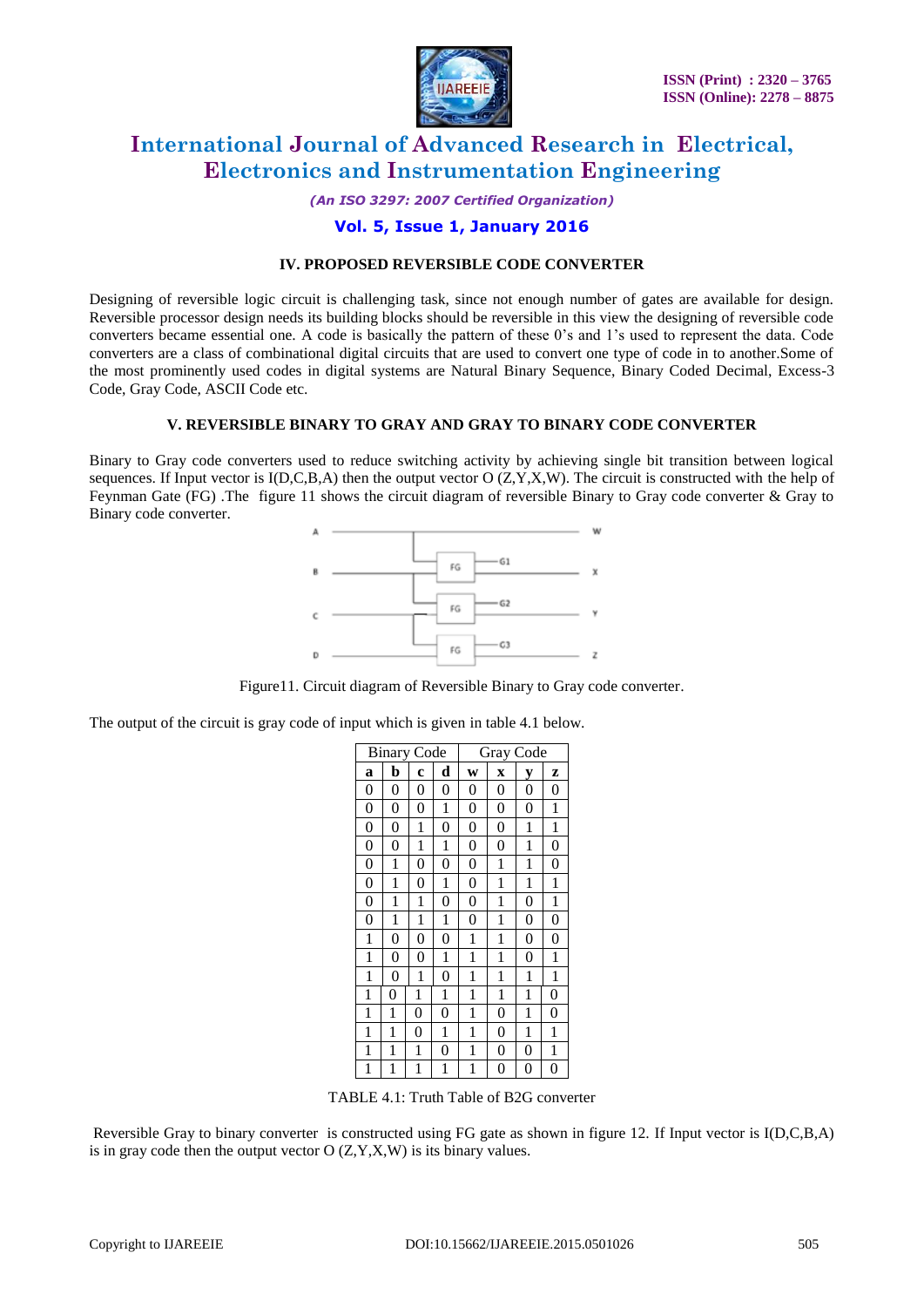

*(An ISO 3297: 2007 Certified Organization)*

# **Vol. 5, Issue 1, January 2016**



Figure12. Circuit diagram of Reversible Gray to Binary code converter.

The binary equivalent of gray code is shown in table 4.2 below.

| Gray Code        |                |                |                | <b>Binary Code</b> |                         |                |                |
|------------------|----------------|----------------|----------------|--------------------|-------------------------|----------------|----------------|
| a                | b              | Ċ              | d              | W                  | $\overline{\mathbf{X}}$ | y              | z              |
| $\boldsymbol{0}$ | 0              | 0              | 0              | 0                  | 0                       | 0              | 0              |
| $\mathbf{0}$     | 0              | 0              | 1              | 0                  | $\overline{0}$          | 0              | 1              |
| $\boldsymbol{0}$ | 0              | 1              | 1              | 0                  | $\overline{0}$          | 1              | $\mathbf{0}$   |
| $\boldsymbol{0}$ | $\overline{0}$ | 1              | 0              | $\overline{0}$     | $\overline{0}$          | 1              | 1              |
| $\boldsymbol{0}$ | 1              | 1              | 0              | 0                  | 1                       | 0              | $\overline{0}$ |
| $\mathbf{0}$     | 1              | 1              | 1              | 0                  | 1                       | 0              | 1              |
| $\mathbf{0}$     | 1              | 0              | 1              | $\overline{0}$     | 1                       | 1              | $\overline{0}$ |
| $\mathbf{0}$     | 1              | $\overline{0}$ | 0              | $\overline{0}$     | 1                       | 1              | 1              |
| 1                | 1              | 0              | 0              | 1                  | 0                       | 0              | $\overline{0}$ |
| 1                | 1              | $\overline{0}$ | 1              | 1                  | $\overline{0}$          | $\overline{0}$ | 1              |
| 1                | 1              | 1              | 1              | 1                  | $\overline{0}$          | 1              | $\overline{0}$ |
| 1                | 1              | 1              | $\overline{0}$ | 1                  | $\overline{0}$          | 1              | 1              |
| 1                | 0              | 1              | 0              | 1                  | 1                       | 0              | 0              |
| 1                | 0              | 1              | 1              | 1                  | 1                       | 0              | 1              |
| 1                | 0              | 0              | 1              | 1                  | 1                       | 1              | 0              |
| 1                | 0              | 0              | 0              | 1                  | 1                       | 1              | 1              |

TABLE 4.2: Truth Table of G2B converter

#### **VI. FPGA IMPLEMENTATION**

VHDL implementation of in Energy Efficient Code Converters using Reversible Logic Gates vlsi chips using EDA tool Xilinx's 8.2i, and simulation is done on Modelsim 6.3F. The RTL (register transfer level) of code converter is shown is below.



Figure 12. RTL of Binary to gray code converter.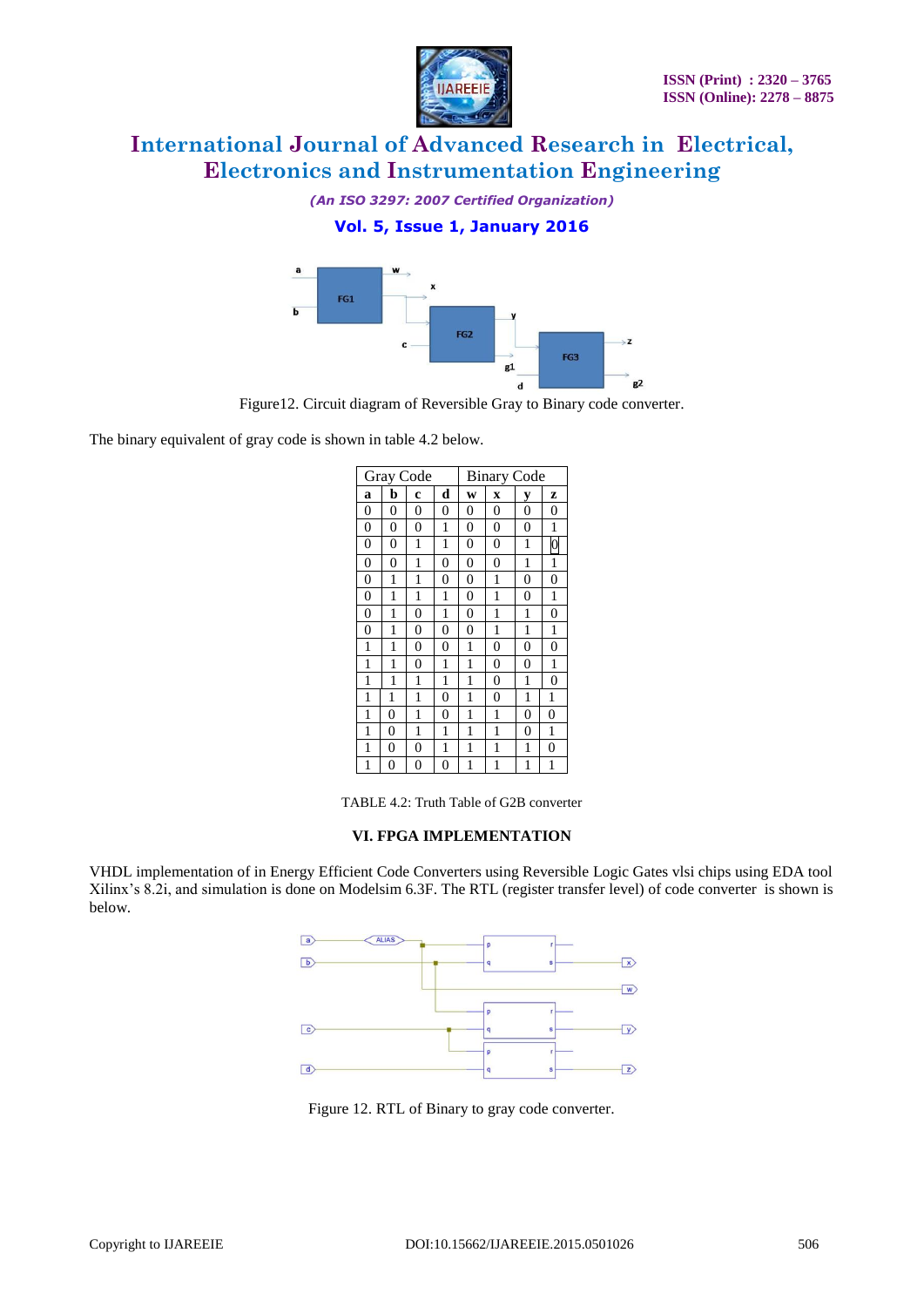

*(An ISO 3297: 2007 Certified Organization)*

## **Vol. 5, Issue 1, January 2016**



Figure 13. RTL of Gray to Binary code converter.

#### **VI. SIMULATION RESULTS AND ANALYSIS**

The simulation is done on ise simulator and described below. The circuit converts the binary number to its equivalent gray code. Similarly gray to binary conversion is simulated.



Figure14. Simulation result of Binary to Gray conversion

| Now:<br>900 ns        |              | 180<br>0 <sub>ns</sub> | 265.4 ns | 360 ns | 540 | 720 ns | 9 |
|-----------------------|--------------|------------------------|----------|--------|-----|--------|---|
| M <sub>a</sub>        | $\bf{0}$     |                        |          |        |     |        |   |
| <b>M</b> <sub>b</sub> | $\mathbf{0}$ |                        |          |        |     |        |   |
| M <sub>c</sub>        |              |                        |          |        |     |        |   |
| श्चा व                |              |                        |          |        |     |        |   |
| <b>M</b> <sub>w</sub> | $\mathbf{0}$ |                        |          |        |     |        |   |
| $\partial x$          | $\mathbf{0}$ |                        |          |        |     |        |   |
| <b>My</b>             | 1            |                        |          |        |     |        |   |
| 31z                   | $\mathbf{0}$ |                        |          |        |     |        |   |

Figure15. Simulation result of Gray to binary conversion

## **VII. CONCLUSION**

The proposed reversible code converter is more efficient than the conventional code converters. Evaluation of the proposed circuit can be comprehended easily with the help of the Table 7.2. The total logical operation involved in the proposed reversible code converter circuit is calculated with the help of following logical assignments

 $a = XOR logic$ 

- $b = buffer$
- $c = NOT logic$
- $d = OR$  logic

 $e = AND logic$